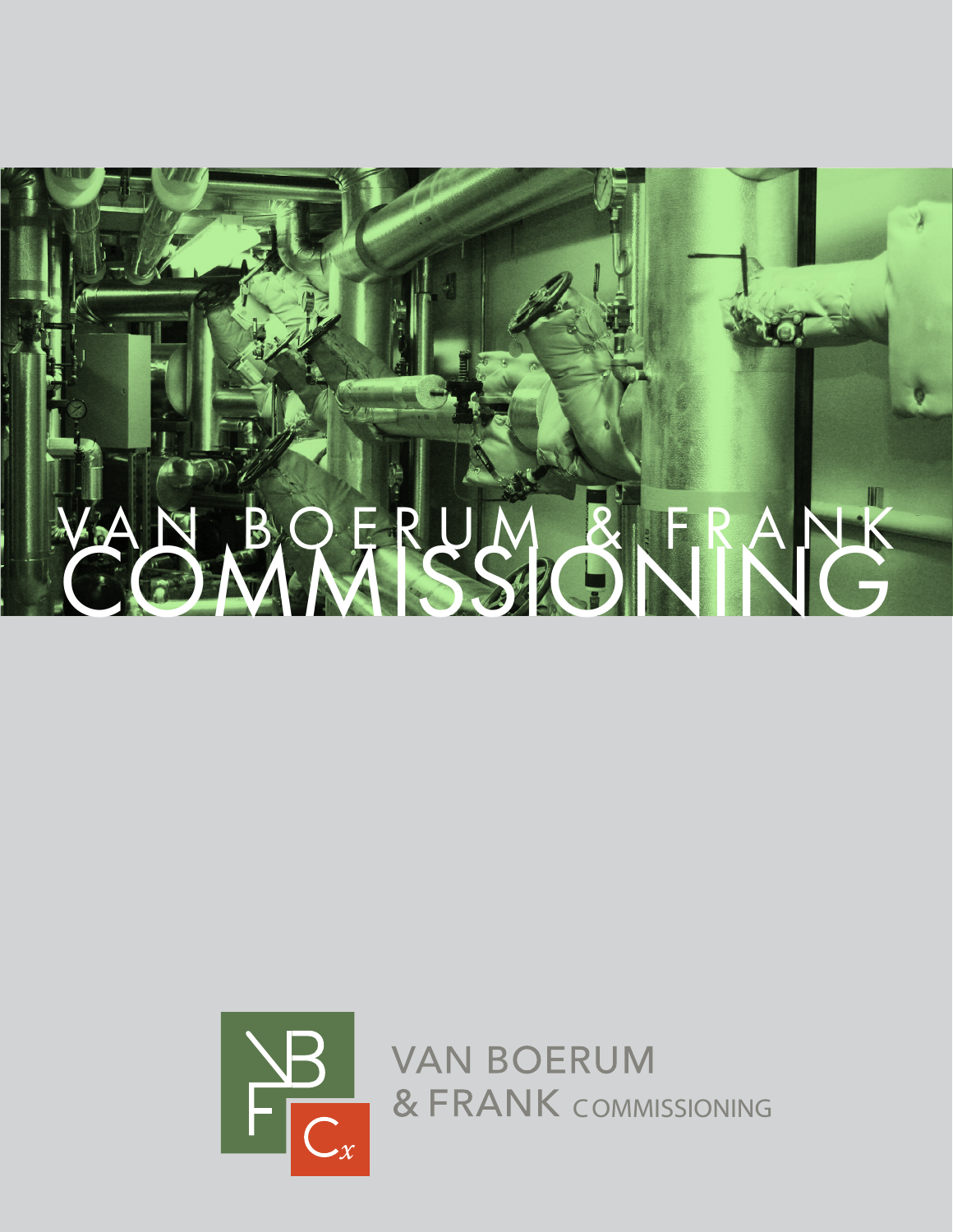## Experience • Performance • Solutions

We are engineers. We have a sound understanding of engineering principles and 40+ years of building design experience. We are trusted partners with owners and design teams in the identification of systems that create high performance buildings.

Commissioning is a process - not an event. A lack of quality in any of the commissioning steps leads to a degradation of the final outcome. We value all steps in the process from pre-design through post-construction ensuring a successful end product.

We know systems. With our long history of systems design and implementation, we can provide solutions to projects' most complex issues.

We have established working relationships with owners, design professionals and contractors to document and ensure that building systems are designed, installed and operated according to the owner's program requirements.

Today's high performance buildings are more complex and require more energy efficiency, better indoor air quality and are more technologically advanced than ever before. We have the expertise to maximize building system performance.

We understand the value of systems training. We will oversee and coordinate all training to ensure that facilities staff are trained in systems operation to ensure maximum performance and longevity of the facility.



We know how systems are intended to operate and are experienced in bridging the gap between design and construction.

> "  $\begin{pmatrix} 1 \\ 2 \end{pmatrix}$ Steve's decades of design experience and commitment to excellence provide a foundation to VBF Commissioning and success for our clients.

" Twenty years of design "<br>" engineering has taught me the importance of a well-commissioned project.

Steven T. Shepherd, P.E., LEED AP Principal, Commissioning

## Commissioning Your Project

Commissioning: A quality-focused process for enhancing the delivery of a project. The process focuses on verifying and documenting that the facility and all of its systems and assemblies are planned, designed, installed, tested, operated, and maintained to meet the owner's project requirements.

Energy Audits: The process in which Energy Conservation Measures (ECM's) are identified in existing buildings. ECM's are identified and implemented to reduce energy usage in an existing building.

Re-Commissioning: An application of the commissioning process requirements to a project that has been delivered using the commissioning process. This may be a scheduled recommissioning developed as part of an ongoing commissioning process, or it may be triggered by use change, operations problems, or other needs.

Retro-Commissioning: The commissioning process applied to an existing facility that was not previously commissioned.

Code Compliance Commissioning: The International Energy Conservation Code 2012 mandates system commissioning.



Kim Harris President, Van Boerum & Frank